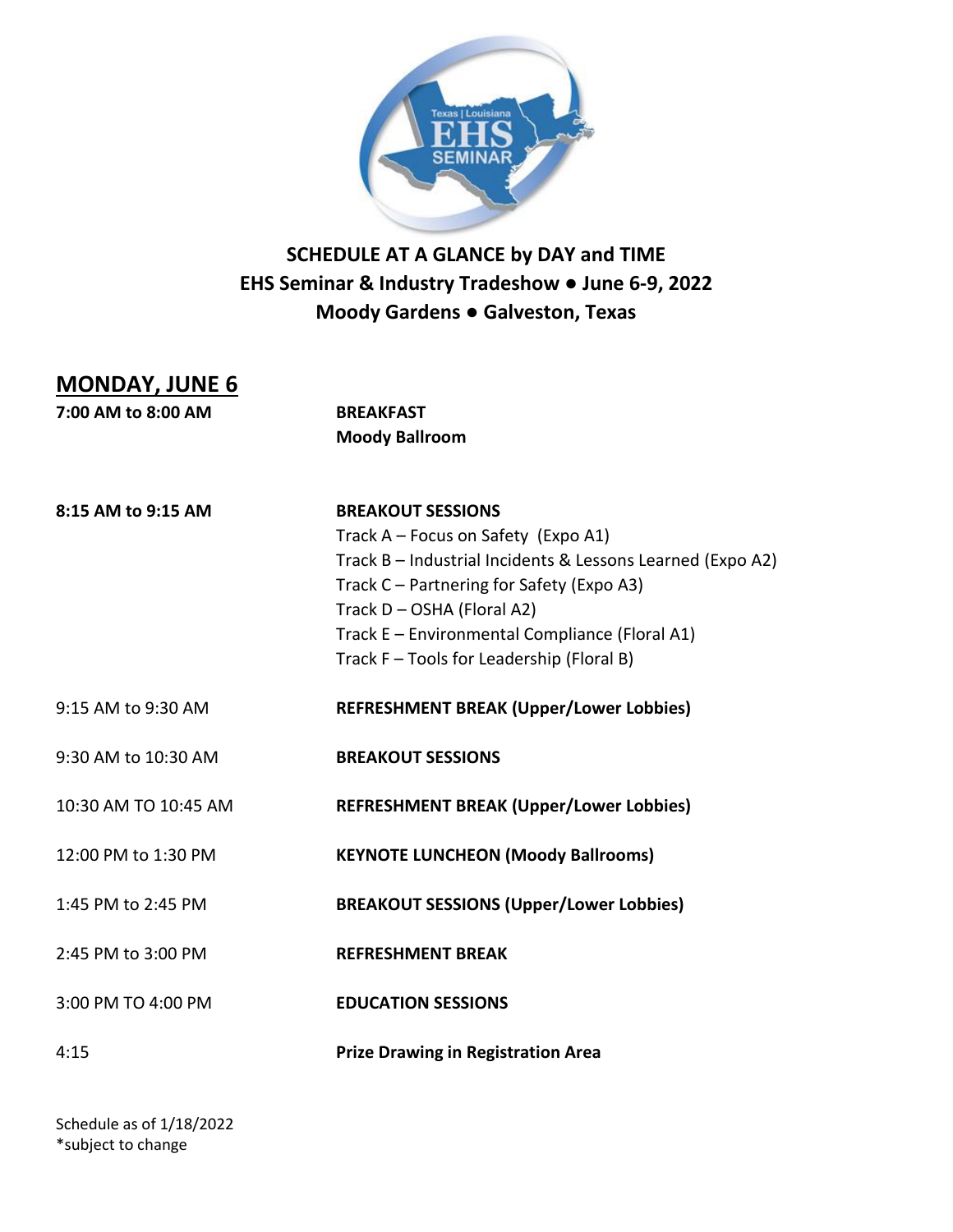| <b>TUESDAY, JUNE 7</b> |                                                                                                                                                                                                                                                                                                                                         |
|------------------------|-----------------------------------------------------------------------------------------------------------------------------------------------------------------------------------------------------------------------------------------------------------------------------------------------------------------------------------------|
| 7:00 AM to 8:00 AM     | <b>BREAKFAST</b>                                                                                                                                                                                                                                                                                                                        |
|                        | <b>Moody Ballroom</b>                                                                                                                                                                                                                                                                                                                   |
| 8:15 AM to 9:15 AM     | <b>BREAKOUT SESSIONS</b><br>Track A - What's New in Process Safety (Expo A1)<br>Track B - Safety Under the Hat (Expo A2)<br>Track C - Crisis Management & Security (Expo A3)<br>Track D - Occupational Health & Safety (Floral A2)<br>Track E - Water & Waste (Floral A1)<br>Track F - Leadership & Professional Development (Floral B) |
| 9:15 AM to 9:30 AM     | <b>REFRESHMENT BREAK (Upper/Lower Lobbies)</b>                                                                                                                                                                                                                                                                                          |
| 9:30 AM to 10:30 AM    | <b>BREAKOUT SESSIONS</b>                                                                                                                                                                                                                                                                                                                |
| 10:30 AM TO 10:45 AM   | <b>REFRESHMENT BREAK (Upper/Lower Lobbies)</b>                                                                                                                                                                                                                                                                                          |
| 12:00 PM to 1:30 PM    | <b>KEYNOTE LUNCHEON (Moody Ballrooms)</b>                                                                                                                                                                                                                                                                                               |
| 1:45 PM to 2:45 PM     | <b>BREAKOUT SESSIONS (Upper/Lower Lobbies)</b>                                                                                                                                                                                                                                                                                          |
| 2:45 PM to 3:00 PM     | <b>REFRESHMENT BREAK</b>                                                                                                                                                                                                                                                                                                                |
| 3:00 PM TO 4:00 PM     | <b>EDUCATION SESSIONS</b>                                                                                                                                                                                                                                                                                                               |
| 4:00 PM to 5:30 PM     | <b>Welcome Reception - Exhibit Hall</b>                                                                                                                                                                                                                                                                                                 |
| 4:15 PM                | <b>Prize Drawing in Exhibit Hall</b>                                                                                                                                                                                                                                                                                                    |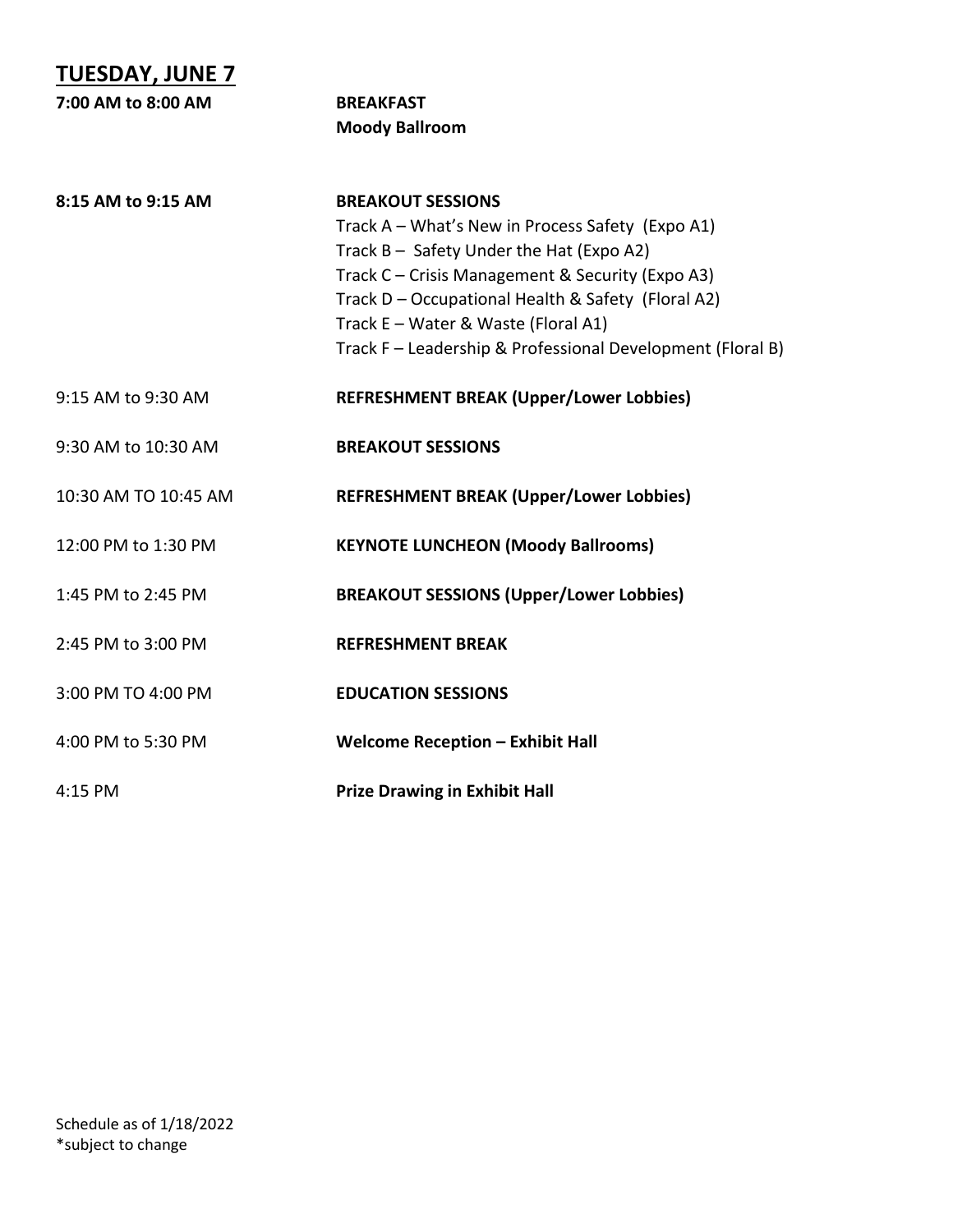## **WEDNESDAY, JUNE 8**

| 7:00 AM to 8:00 AM   | <b>BREAKFAST</b>                                                                                 |  |
|----------------------|--------------------------------------------------------------------------------------------------|--|
|                      | <b>Moody Ballroom</b>                                                                            |  |
| 8:15 AM to 9:15 AM   | <b>BREAKOUT SESSIONS</b>                                                                         |  |
|                      | Track A - Process Safety Management (Expo A1)                                                    |  |
|                      | Track B - Leading Trends in Training & Technology (Expo A2)<br>Track C - Human Factors (Expo A3) |  |
|                      | Track D - Industry Best Practices (Floral A2)                                                    |  |
|                      | Track $E - Air$ (Floral A1)                                                                      |  |
|                      | Track F - Leadership & Communication(Floral B)                                                   |  |
| 9:15 AM to 9:30 AM   | <b>REFRESHMENT BREAK (Upper/Lower Lobbies)</b>                                                   |  |
| 9:30 AM to 10:30 AM  | <b>BREAKOUT SESSIONS</b>                                                                         |  |
| 10:00 AM to 5:30 PM  | <b>EXHIBIT HALL OPEN</b>                                                                         |  |
| 10:30 AM TO 10:45 AM | <b>REFRESHMENT BREAK (Upper/Lower Lobbies)</b>                                                   |  |
| 12:00 PM to 1:30 PM  | <b>KEYNOTE LUNCHEON (Moody Ballrooms)</b>                                                        |  |
| 1:45 PM to 2:45 PM   | <b>BREAKOUT SESSIONS (Upper/Lower Lobbies)</b>                                                   |  |
| 2:45 PM to 3:00 PM   | <b>REFRESHMENT BREAK</b>                                                                         |  |
| 3:00 PM TO 4:00 PM   | <b>EDUCATION SESSIONS</b>                                                                        |  |
| 4:00 PM to 5:30 PM   | Networking Mixer - Exhibit Hall                                                                  |  |
| 4:15 PM              | <b>Prize Drawing in Exhibit Hall</b>                                                             |  |